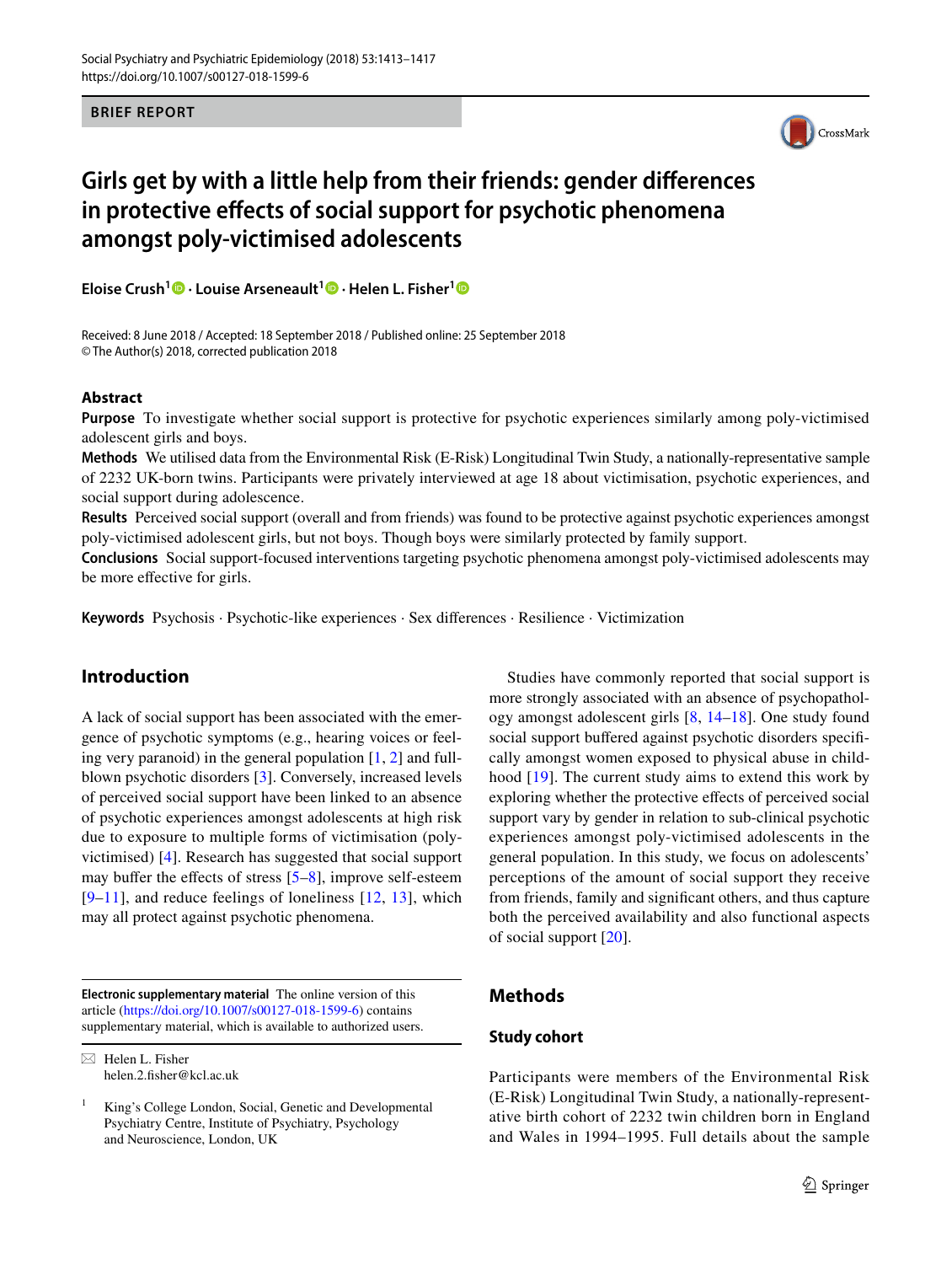are reported elsewhere  $[21]$  $[21]$  $[21]$ , and in the Supplementary Materials. Briefly, the E-Risk sample was constructed in 1999–2000, when 1116 families with same-sex 5-year-old twins (93% of those eligible) participated in home-visit assessments. Families were recruited to represent the UK population of families with newborns in the 1990s, based on residential location throughout England and Wales and mothers' age. The sample comprised 56% monozygotic and 44% dizygotic twin pairs, and sex was evenly distributed within zygosity (49% male). Follow-up home-visits were conducted when children were aged 7 (98% participation rate), 10 (96%), 12 (96%), and 18 years (93%).

#### **Adolescent poly‑victimisation**

At age 18, participants were interviewed about exposure to seven different forms of victimisation (crime, peer/sibling, internet/mobile phone, sexual, family violence, maltreatment and neglect) between 12 and 18 years using the Juvenile Victimization Questionnaire, 2nd revision (JVQ-R2) [[22\]](#page-4-2) adapted as a clinical interview [\[23](#page-4-3)]. The worst experience (according to the participant) for each victimisation type was rated by trained coders using a six-point scale:  $0 = not$ exposed, then 1–5 for increasing levels of severity (see Supplementary Materials). The adolescent poly-victimisation variable was derived by summing all victimisation experiences that received a code of '4' or '5' (i.e., severe exposure). Due to small numbers in some of the groups, we collapsed this variable into '0' not victimised (64.6%), '1' experienced 1 type of severe victimisation (19.2%), and '2' poly-victimised (16.2%, experienced 2 or more types of severe victimisation).

#### **Adolescent psychotic phenomena**

At age 18, each participant was privately interviewed about 13 psychotic experiences occurring since age 12. Seven items pertained to delusions and hallucinations and this interview has been described in detail previously [[24](#page-4-4)] and in the Supplementary Materials. Six items pertained to unusual experiences which drew on item pools since formalised in prodromal psychosis instruments including the PRIME-screen and SIPS [\[25](#page-4-5)]. All 13 items were summed to create a psychotic experiences scale (range 0–18, M 1.19, SD 2.58). Just over 30% of participants reported at least 1 psychotic experience between ages 12 and 18 ( $N = 623$ , 30.2%).

#### **Social support**

Social support was assessed at age 18 using the Multidimensional Scale of Perceived Social Support (MSPSS), which assesses participants' access to supportive relationships with family, friends and significant others [[26\]](#page-4-6). Participants rated the 12 items as "not true"  $(0)$ , "somewhat true"  $(1)$ , or "very true" (2). We summed scores to produce an overall social support scale with higher scores reflecting greater social support (internal consistency:  $\alpha$  = 0.88). In addition, each of the three sub-scales was utilised separately to examine whether social support from either family, friends or significant others was found to be specifically protective.

#### **Potential confounders**

Family socioeconomic status (SES) was measured when participants were aged 5 via a composite of parental income (total household), education (highest for mother/father), and occupation (highest for mother/father) [\[27](#page-4-7)], and was categorised into tertiles (i.e., low-, medium-, and high-SES). Mothers reported on family history of psychiatric disorders [[28\]](#page-4-8) in private interviews when participants were aged 12, which was converted to a proportion (0–1.0) of family members with a history of psychiatric disorder [\[29](#page-4-9)]. Childhood psychotic symptoms pertaining to 7 delusions and hallucinations were measured when participants were aged 12 during private interviews and verified by clinicians [[24\]](#page-4-4). A total of 5.9% of the sample reported experiencing at least one definite psychotic symptom at age 12 (*N*=125). A variable was also created for the presence vs. absence of any childhood mental health problems to capture children who met criteria for extreme anxiety, clinically-relevant depression symptoms, attention deficit hyperactivity disorder (ADHD), or conduct disorder by age 12 (see Supplementary Materials).

#### **Statistical analysis**

We used logistic regression to test the association between (1) poly-victimisation and psychotic experiences at age 18, and (2) social support and age-18 psychotic experiences among all participants exposed to poly-victimisation (*N*=334) and then separately for boys and girls. We tested for gender differences in the association between social support and psychotic experiences by including a 'gender $\times$ social support' interaction term in the regression analysis. All of these analyses were adjusted for family SES, family psychiatric history, age-12 psychotic symptoms, and childhood mental health problems. Analyses were conducted in STATA 11.2 (Stata-Corp, College Station, TX, USA). Because each study family contains two children, all statistical analyses were corrected conservatively for the non-independence of twin observations using tests based on the Huber/White variance estimator [[30\]](#page-4-10).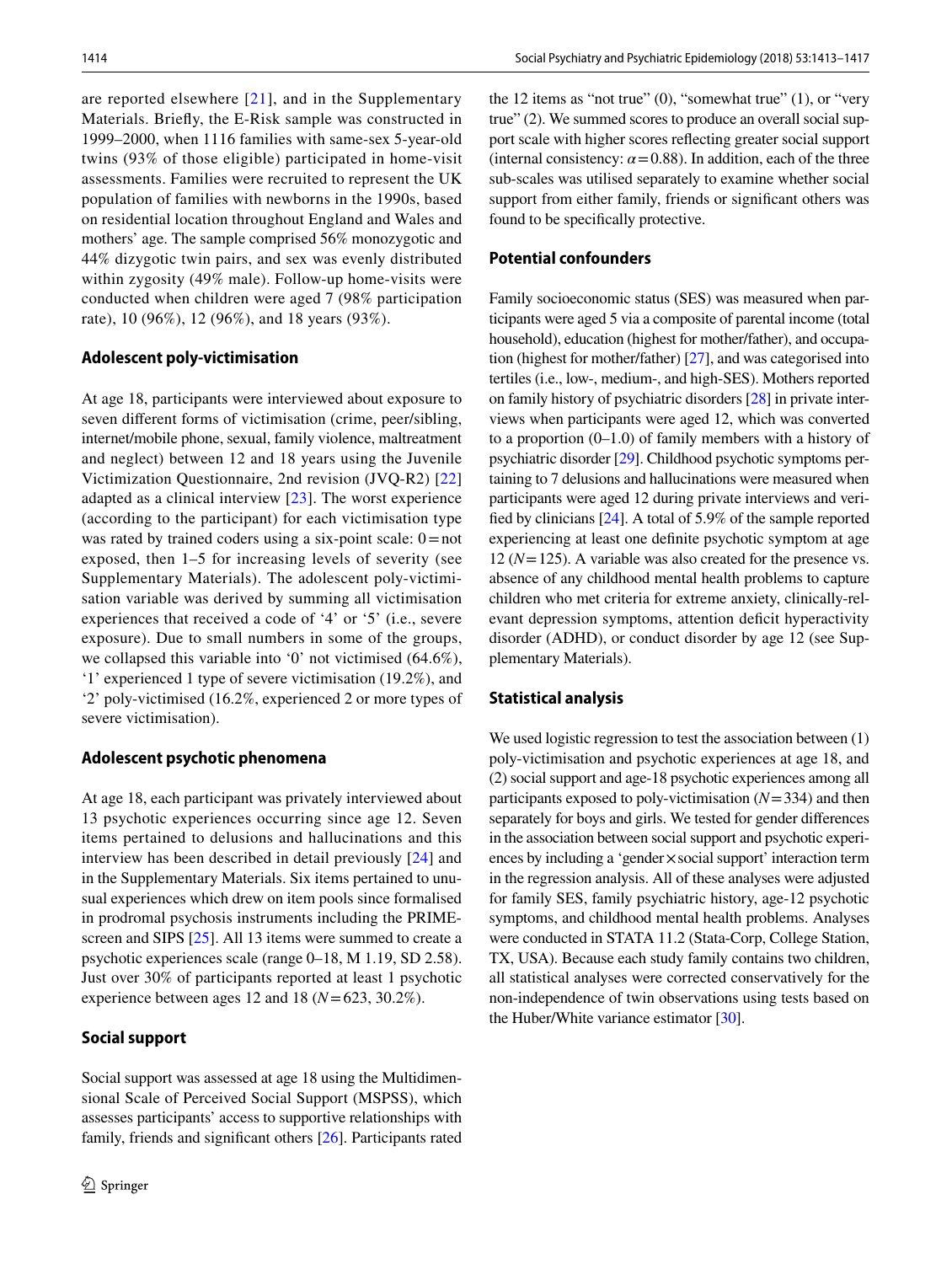## **Results**

Poly-victimisation was associated with an increased likelihood of psychotic experiences at age 18 after controlling for confounders (OR 3.81; 95% CI 2.92–4.97). There were no differences in this association between boys and girls (interaction OR 0.76; 95% CI 0.44–1.30).

Higher perceived levels of social support were found to be associated with a decreased likelihood of adolescent psychotic experiences amongst those exposed to poly-victimisation (OR 0.93; 95% CI 0.88–0.98). Next, we considered whether social support was protective for both boys and girls exposed to poly-victimisation (Table [1](#page-2-0)). We found a statistically significant interaction between gender and social support (interaction OR 0.88; 95% CI 0.79–0.98), such that total social support was only protective amongst girls (OR 0.88, 95% CI 0.82–0.94) but not boys (OR 0.99, 95% CI 0.92–1.07). None of the social support sub-types were significantly protective for adolescent boys, albeit there was a strong trend for family social support being protective (OR 0.83, 95% CI 0.66–1.04). Among the social support subtypes, gender differences were only statistically significant for the association between social support from friends and an absence of psychotic experiences (Table [1\)](#page-2-0), with the protective effect evident for girls.

#### **Discussion**

To our knowledge, this is the first study to investigate gender differences in the buffering effect of social support for psychotic experiences amongst poly-victimised adolescents in the general population. Broadly, our results suggest perceived social support is more protective amongst adolescent girls exposed to poly-victimisation, than amongst boys. Evidence was found for total perceived social support, and support from family and friends, to be protective in relation to psychotic experiences among girls exposed to multiple forms of victimisation. Amongst boys there was a strong trend for family support to be protective but the association failed to meet conventional levels of statistical significance.

Social support has been found to improve self-esteem particularly amongst girls [[9](#page-3-6)] and, therefore, it is plausible that the protective nature of social support from friends and family for adolescent girls exposed to poly-victimisation in this sample can be explained in part due to improvements in selfesteem. Indeed, low self-esteem has been found to be predictive of psychotic phenomena in non-clinical populations [[31\]](#page-4-11) and has been shown to mediate associations between victimisation and adolescent psychotic experiences [[32](#page-4-12)]. Relatedly, research has found girls rely on social support as a coping strategy more often than boys [[33,](#page-4-13) [34\]](#page-4-14), which may be particularly important for buffering stress related to poly-victimisation exposure.

Limitations should be considered. First, our cohort has a small number of adolescents exposed to poly-victimisation  $(N=332)$  which may have limited statistical power to

<span id="page-2-0"></span>**Table 1** Associations between social support and age-18 psychotic experiences amongst adolescents exposed to poly-victimisation, split by gender

| Social sup-<br>port subscale | <b>Boys</b><br>$N = 140$                           |                                                      |                               |                               | Girls<br>$N = 192$                                                |                                                       |                               |                               | Sex differ-<br>ences           |
|------------------------------|----------------------------------------------------|------------------------------------------------------|-------------------------------|-------------------------------|-------------------------------------------------------------------|-------------------------------------------------------|-------------------------------|-------------------------------|--------------------------------|
|                              | No psychotic<br>experiences<br>$N = 50$<br>$n(\%)$ | Psychotic<br>experi-<br>ences<br>$N = 90$<br>$n(\%)$ | Unadjusted<br>OR (95%)<br>CI) | Adjusted<br>$OR^a(95%$<br>CI) | N <sub>0</sub><br>psychotic<br>experiences<br>$N = 84$<br>$n(\%)$ | Psychotic<br>experi-<br>ences<br>$N = 108$<br>$n(\%)$ | Unadjusted<br>OR (95%)<br>CI) | Adjusted<br>$OR^a(95%$<br>CI) | Interaction<br>$OR^a$ (95% CI) |
| Total                        | 18.6(6.2)                                          | 18.4(4.9)                                            | $0.99(0.92 -$<br>1.07)        | $0.99(0.92 -$<br>1.07)        | 21.0(3.9)                                                         | 17.8(5.7)                                             | $0.87(0.82 -$<br>(0.93)       | $0.88(0.82 -$<br>0.94)        | $0.88(0.79-$<br>(0.98)         |
| Family                       | 6.6(2.2)                                           | 5.7(2.4)                                             | $0.84(0.68 -$<br>1.03)        | $0.83(0.66-$<br>1.04)         | 6.7(2.2)                                                          | 5.5(2.7)                                              | $0.81(0.71 -$<br>(0.93)       | $0.83(0.72 -$<br>0.96)        | $1.00(0.75 -$<br>1.32)         |
| Friends                      | 5.6(2.6)                                           | 5.9(2.4)                                             | $1.06(0.92 -$<br>1.21)        | $1.06(0.92 -$<br>1.22)        | 6.9(1.8)                                                          | 5.4(2.7)                                              | $0.75(0.65 -$<br>0.87)        | $0.77(0.66 -$<br>(0.89)       | $0.72(0.59 -$<br>(0.89)        |
| Significant<br>others        | 6.4(2.5)                                           | 6.7(2.0)                                             | $1.06(0.90 -$<br>1.24)        | $1.07(0.89 -$<br>1.28)        | 7.4(1.5)                                                          | 6.9(2.0)                                              | $0.86(0.72 -$<br>1.03)        | 0.86(0.71)<br>1.03)           | $0.79(0.61 -$<br>1.02)         |

Bold text indicates  $p < 0.05$ 

*OR* odds ratio, *CI* confidence interval

a Controlling for family socioeconomic status, family psychiatric history, age-12 psychotic symptoms, other mental health problems at age 12, and the non-independence of twin observations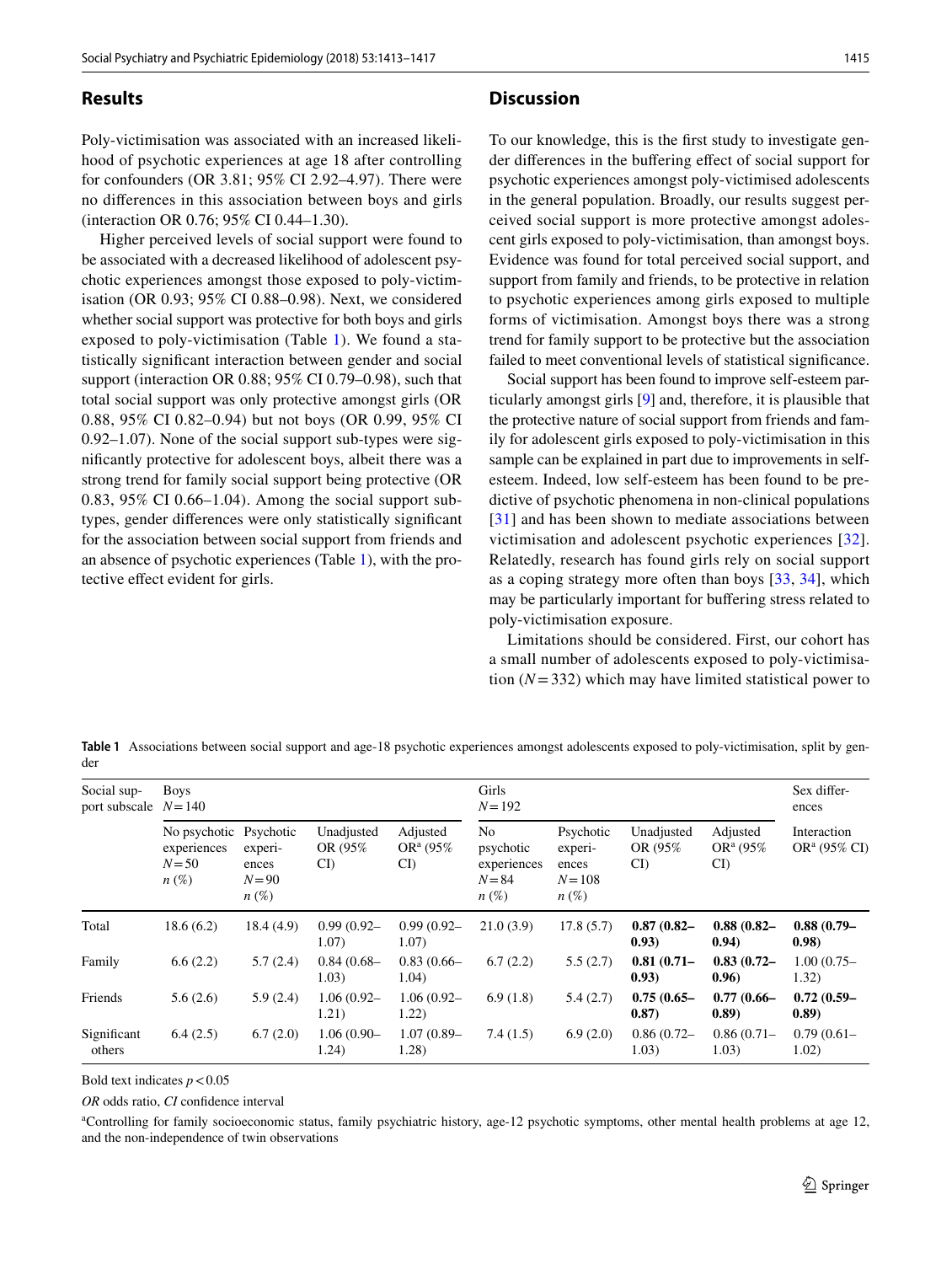detect interactions between gender and perceived social support. In particular, the sample size may have prevented the identification of a significant effect of support from family being protective for boys. In addition, our psychotic experiences measure was self-report and, therefore, may have captured genuine experiences. Finally, our social support and psychotic experiences measures were both collected at age 18 and, therefore, it is not possible to infer the directionality of the association between them.

If replicated in larger cohorts, our findings have potential implications for interventions to prevent psychotic phenomena developing amongst adolescents exposed to polyvictimisation. Whilst social support represents a practically relevant and promising area for intervention efforts, it is possible that such interventions may be more relevant to girls and alternative strategies (or those focused on improving family support) might be more effective for boys.

**Acknowledgements** We are grateful to the study mothers and fathers, the twins, and the twins' teachers for their participation. Our thanks to Terrie E. Moffitt and Avshalom Caspi the founders of the E-Risk Study, CACI, Inc., and to members of the E-Risk team for their dedication, hard work and insights. The E-Risk Study is funded by the UK Medical Research Council (G1002190; and PhD Studentship to EC). Additional support was provided by the National Institute of Child Health and Human Development (HD077482); the Jacobs Foundation; the Avielle Foundation; a research grant from the National Society for the Prevention of Cruelty to Children (NSPCC) and Economic and Social Research Council (ESRC); and an MQ Fellows Award to HLF (MQ14F40). LA is the Mental Health Leadership Fellow for the UK ESRC.

## **Compliance with ethical standards**

**Conflict of interest** On behalf of all authors, the corresponding author states that there is no conflict of interest.

**Ethical approval** The Joint South London and Maudsley and the Institute of Psychiatry Research Ethics Committee approved each phase of the study. Parents gave informed consent and twins gave assent between 5 and 12 years and then informed consent at age 18.

**Open Access** This article is distributed under the terms of the Creative Commons Attribution 4.0 International License [\(http://creativeco](http://creativecommons.org/licenses/by/4.0/) [mmons.org/licenses/by/4.0/](http://creativecommons.org/licenses/by/4.0/)), which permits unrestricted use, distribution, and reproduction in any medium, provided you give appropriate credit to the original author(s) and the source, provide a link to the Creative Commons license, and indicate if changes were made.

# **References**

<span id="page-3-0"></span>1. Wiles NJ, Zammit SG, Bebbington P, Singleton N, Meltzer H, Lewis G (2006) Self-reported psychotic symptoms in the general population: results from the longitudinal study of the British National Psychiatric Morbidity Survey. Br J Psychiatry 188:519–526

- <span id="page-3-1"></span>2. Freeman D, McManus S, Brugha T, Meltzer H, Jenkins R, Bebbington P (2011) Concomitants of paranoia in the general population. Psychol Med 41(5):923–936
- <span id="page-3-2"></span>3. Gayer-Anderson C, Morgan C (2013) Social networks, support and early psychosis: a systematic review. Epidemiol Psychiatr Sci 22(2):131–146
- <span id="page-3-3"></span>4. Crush E, Arseneault L, Moffitt TE, Danese A, Caspi A, Jaffee J, Matthews T, Fisher HL (2018) Protective factors for psychotic experiences amongst adolescents exposed to multiple forms of victimization. J Psychiatr Res 104:32–38
- <span id="page-3-4"></span>5. Cohen S, Wills TA (1985) Stress, social support, and the buffering hypothesis. Psychol Bull 98(2):310–357
- 6. Olstad R, Sexton H, Søgaard AJ (2001) The Finnmark study. A prospective population study of the social support buffer hypothesis, specific stressors and mental distress. Soc Psychiatry Psychiatr Epidemiol 36(12):582–589
- 7. Prinstein MJ, Guyer AE (2005) Peer victimization, cue interpretation, and internalizing symptoms: preliminary concurrent and longitudinal findings for children and adolescents. J Clin Child Adolesc Psychol 34(1):11–24
- <span id="page-3-5"></span>8. Stadler C, Feifel J, Rohrmann S, Vermeiren R, Poustka F (2010) Peer-victimization and mental health problems in adolescents: are parental and school support protective? Child Psychiatry Hum Dev 41(4):371–386
- <span id="page-3-6"></span>9. Bolognini M, Plancherel B, Bettschart W, Halfon O (1996) Selfesteem and mental health in early adolescence: development and gender differences. J Adolesc 19:233–245
- 10. Smith B, Fowler DG, Freeman D, Bebbington P, Bashforth H, Garety P, Dunn G, Kuipers E (2006) Emotion and psychosis: links between depression, self-esteem, negative schematic beliefs and delusions and hallucinations. Schizophr Res 86:181–188
- <span id="page-3-7"></span>11. Turner HA, Shattuck A, Finkelhor D, Hamby S (2015) Effects of poly-victimization on adolescent social support, self-concept, and psychological distress. J Interpers Violence 32(5):1–26
- <span id="page-3-8"></span>12. Sündermann O, Onwumere J, Kane F, Morgan C, Kuipers E (2014) Social networks and support in first-episode psychosis: exploring the role of loneliness and anxiety. Soc Psychiatry Psychiatr Epidemiol 49(3):359–366
- <span id="page-3-9"></span>13. Lim MH, Gleeson JFM, Alvarez-Jimenez M, Penn DL (2018) Loneliness in psychosis: a systematic review. Soc Psychiatry Psychiatr Epidemiol 53(3):221–238
- <span id="page-3-10"></span>14. Rubin C, Rubenstein J, Stechler G, Heeren T, Halton A, Housman D, Kasten L (1992) Depressive affect in "normal" adolescents: relationship to life stress, family and friends. Am J Orthopsychiatr Assoc 62(3):430–441
- 15. Landman-Peeters KMC, Hartman CA, Van Der Pompe G, Den Boer JA, Minderaa RB, Ormel J (2005) Gender differences in the relation between social support, problems in parent-offspring communication, and depression and anxiety. Soc Sci Med 60(11):2549–2559
- 16. Rueger SY, Malecki CK, Demaray MK (2010) Relationship between multiple sources of perceived social support and psychological and academic adjustment in early adolescence: comparisons across gender. J Youth Adolesc 39(1):47–61
- 17. Quiroga A, López-Rodríguez L, Willis GB (2017) Parental support buffering the effect of violence on adolescents' depression: gender differences. J Interpers Violence 32(7):1068–1086
- <span id="page-3-11"></span>18. Van Droogenbroeck F, Spruyt B, Keppens G (2018) Gender differences in mental health problems among adolescents and the role of social support: results from the Belgian health interview surveys 2008 and 2013. BMC Psychiatry 18(1):1–9
- <span id="page-3-12"></span>19. Gayer-Anderson C, Fisher HL, Fearon P, Hutchinson G, Morgan K, Dazzan P, Boydell J, Doody GA, Jones PB, Murray RM, Craig TK, Morgan C (2015) Gender differences in the association between childhood physical and sexual abuse, social support and psychosis. Soc Psychiatry Psychiatr Epidemiol 50(10):1489–1500